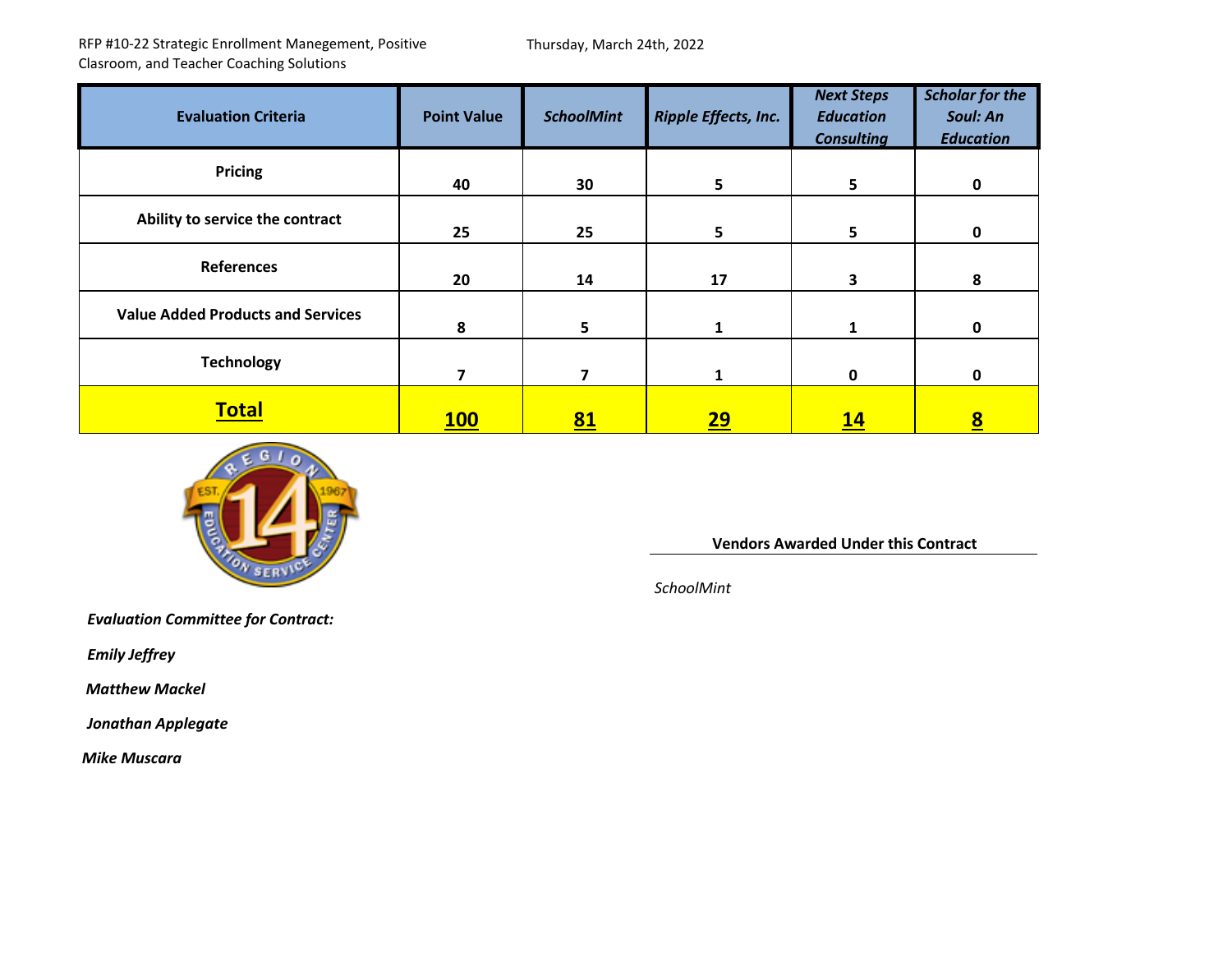

## **10-22 - Request for Proposal (RFP) for Strategic Enrollment Management, Positive Classroom, and Teacher Coaching Solutions**

## **Project Overview**

| <b>Project Details</b>     |                                                                                                                       |
|----------------------------|-----------------------------------------------------------------------------------------------------------------------|
| <b>Reference ID</b>        | $10 - 22$                                                                                                             |
| <b>Project Name</b>        | Request for Proposal (RFP) for Strategic Enrollment Management,<br>Positive Classroom, and Teacher Coaching Solutions |
| <b>Project Type</b>        | <b>RFP</b>                                                                                                            |
| <b>Project Description</b> | Strategic Enrollment Management, Positive Classroom, and Teacher<br><b>Coaching Solutions</b>                         |
| <b>Open Date</b>           | Feb 08, 2022 5:00 AM CST                                                                                              |
| <b>Close Date</b>          | Mar 24, 2022 2:00 PM CDT                                                                                              |

## **Seal status**

| <b>Requested Information</b> | Unsealed on              | Unsealed by        |  |
|------------------------------|--------------------------|--------------------|--|
| Proposal                     | Mar 24, 2022 2:12 PM CDT | Jonathan Applegate |  |
| Pricing                      | Mar 24, 2022 2:12 PM CDT | Jonathan Applegate |  |